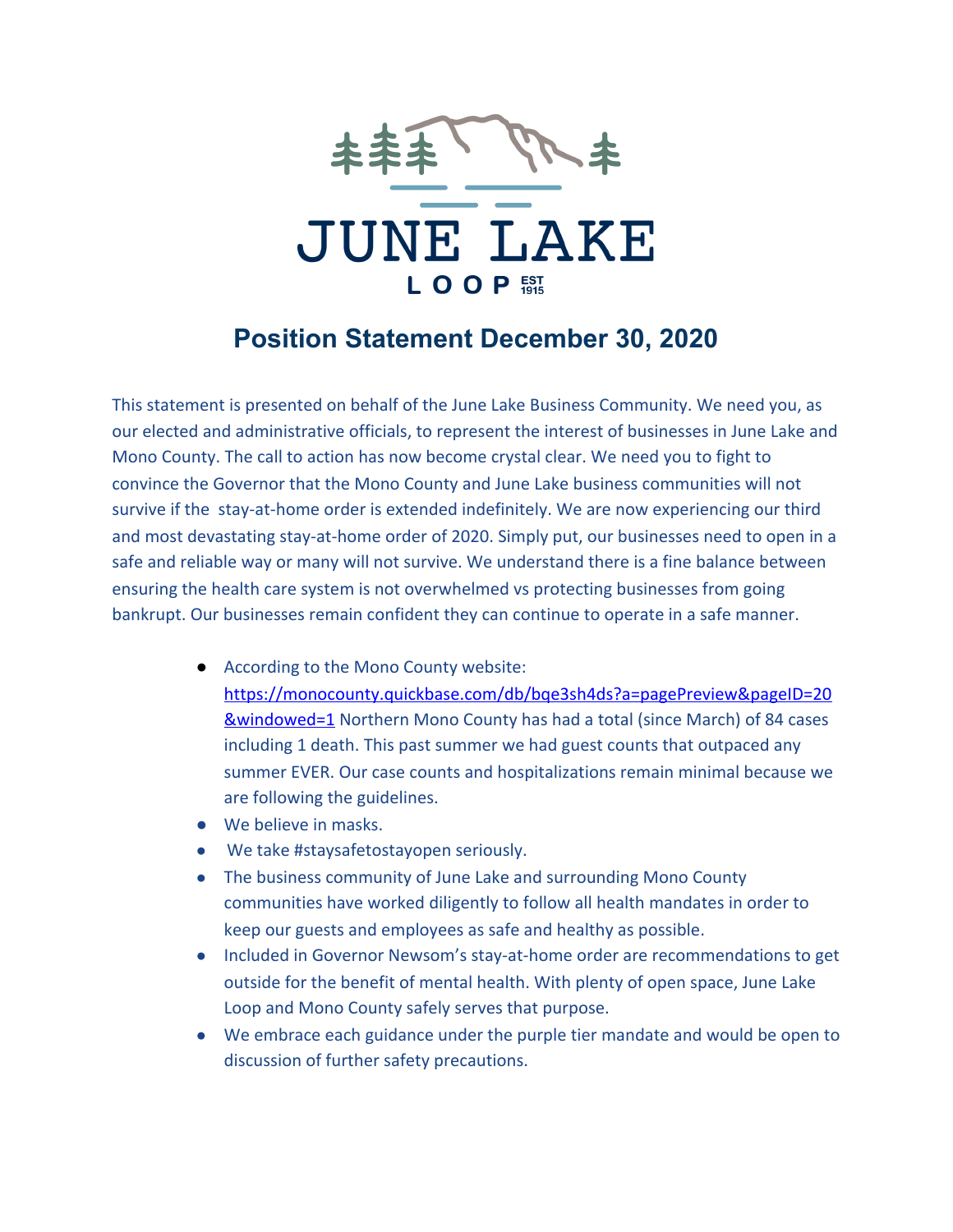- We are highly concerned about the mental health of our workforce and businesses owners who face financial challenges and home challenges such as domestic violence and substance abuse.
- During the December 23 special joint meeting of the Town of Mammoth Council and Mono County Board of Supervisors, Mammoth Hospital's CEO Tom Parker stated they are in the green zone, by no means "over run" and are confident they can provide quality healthcare at this time.
- The hospitals to which we most often send our critical patients are in Northern Nevada, a region that is not under a stay-at-home order. Nevada's lodging businesses are operating at 100 percent capacity and restaurants are operating at 25 percent capacity, with indoor dining available. Or to the UC Davis hospital system that is located in Sacramento which is currently in the "Greater Sacramento Region" which is currently at an ICU availability of 17.4% and their stay at home order should be lifted tomorrow at midnight according to the 21 day quarantine that was suggested back in early December when the ICU bed capacity began the measuring stick.

<https://covid19.ca.gov/safer-economy/#county-status>

- We have a 100 percent tourist-driven economy
- Having guests fill our lodging establishments drives our economic engine and ensures that our community will survive this pandemic. Allowing 50% occupancy will allow our businesses to survive this.
- We support the Mammoth Lakes Chamber of Commerce, the Mammoth Lakes Restaurant Assn and the Mammoth Lakes Lodging Assn. on their joint request for "Termination of the Regional Stay at Home Order, sent out on December 22.
- We believe that our rural mountain community is unique and should not be included in the Southern California region.
- We request that our county and state officials lobby to redraw the regional boundaries, removing Mono County from the Southern California region. Regulating a county of approximately 14,000 residents in 3,030 square miles based on the actions of counties that are home to over 10 million people in a slightly larger area is unjust and unreasonable. Mono County should be placed in a region appropriate to its demographics.